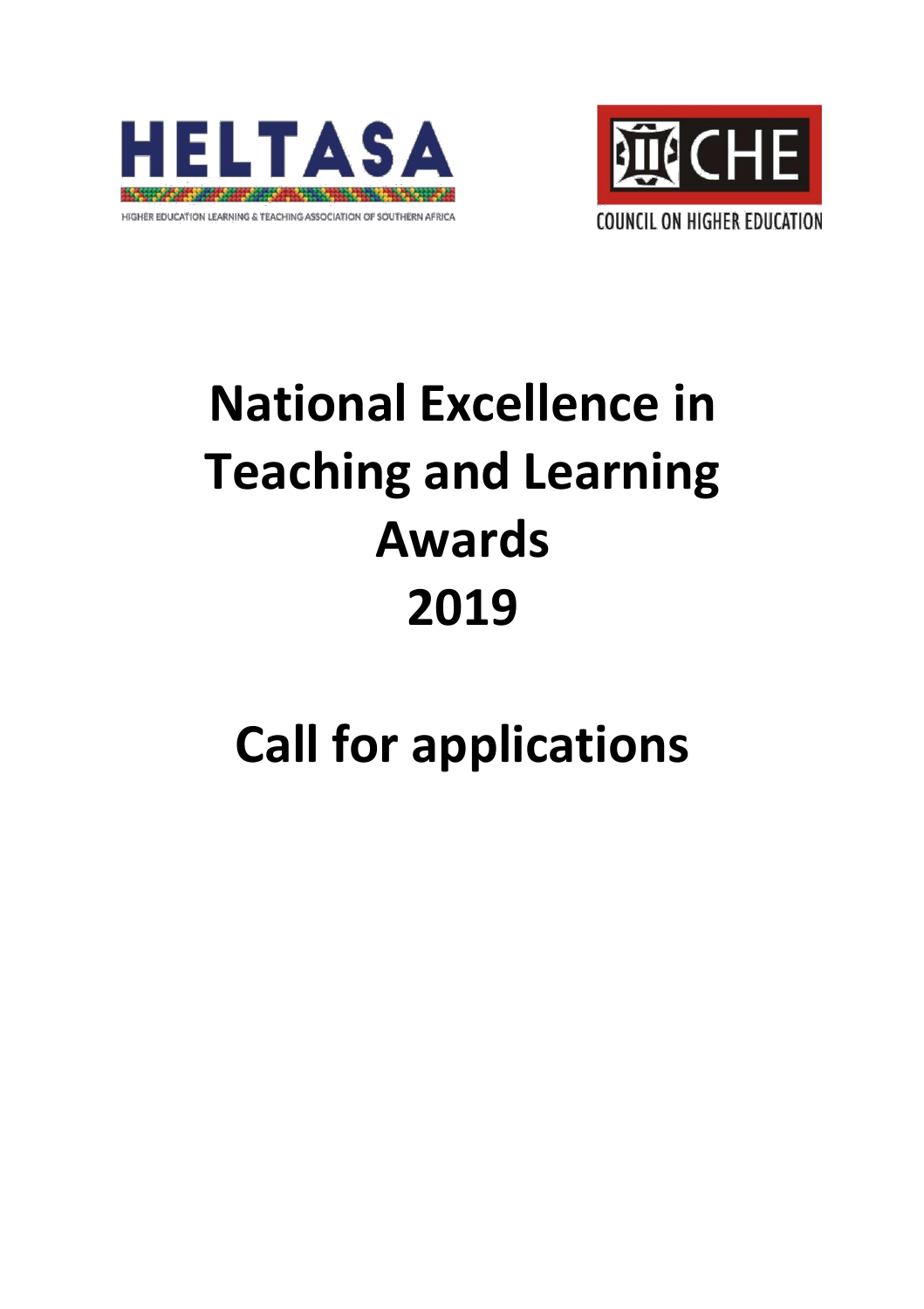The Higher Education Learning and Teaching Association of Southern Africa (HELTASA) in collaboration with the Council on Higher Education (CHE) is pleased to call on universities to nominate candidates for the annual National Excellence in Teaching and Learning Awards for 2019.

These awards are an opportunity to recognise and reward reflective, critical and contextually aware teaching across our diverse sector. The importance and significance of these awards is heightened given recent events and the renewed imperative for transformation in higher education in South Africa.

A maximum of five awards will be made. Each university is requested to nominate up to three (3) individuals/teaching teams for these awards. Ideally, the nominated candidates/teams should have been recognised through the university's internal teaching excellence awards.

# **AIMS OF THE NATIONAL EXCELLENCE IN TEACHING AND LEARNING AWARDS**

- To show support at a national level for excellence in teaching and learning in higher education
- To recognise a cadre of academics who are identifiable and able to provide inspiration and leadership in teaching in their disciplines, institutions and regions
- To generate debate and public awareness about what constitutes teaching excellence.

# **ELIGIBILITY**

Academics and Academic Development professionals at all South African public higher education institutions are eligible for this award. Applications can be from individuals or from a teaching team.

An excellent teacher is aware of her or his context and reflects on the ways in which his or her discipline, institution, own history and students' lived experiences affect teaching and learning. An excellent teacher is a reflective practitioner who has grown more effective over a number years in relation to increasing knowledge of teaching and learning, experience in teaching and the facilitation of learning, and systematic observations of what happens in the classroom with a view to improving student engagement and learning outcomes. An excellent teacher has a clearly articulated teaching philosophy, informed by educational theory, and appropriate for a university teaching context. Teaching experience can include both undergraduate and postgraduate levels.

'Teaching' can be interpreted broadly to include curriculum design and delivery, the latter in class, online or through materials development.

A 'teaching team' is a group of two or more academics or academic development practitioners who collaborate over a sustained period of time to develop and deliver a module/course/programme. This can include the development of an innovative programme that results in excellent teaching as a team. The portfolio should clearly indicate the role played by each of the team members.

# **CRITERIA**

Applicants submit portfolios containing a reflective narrative and substantiating documentation. The portfolios will be evaluated using four criteria: reflection on students, reflection on context, reflection on knowledge and reflection on growth. Questions to guide applicants in addressing each of these areas are provided on page 6 of this call. While applicants need to show engagement with all four areas, the questions are provided to stimulate ideas and applicants are not expected to respond to every question. Claims made in the reflective narrative should be substantiated by evidence. This could be in the form of examples in the reflective narrative itself or in the form of brief appendices. It is advisable that the portfolio submitted for the award spans several years of teaching and must include current evidence.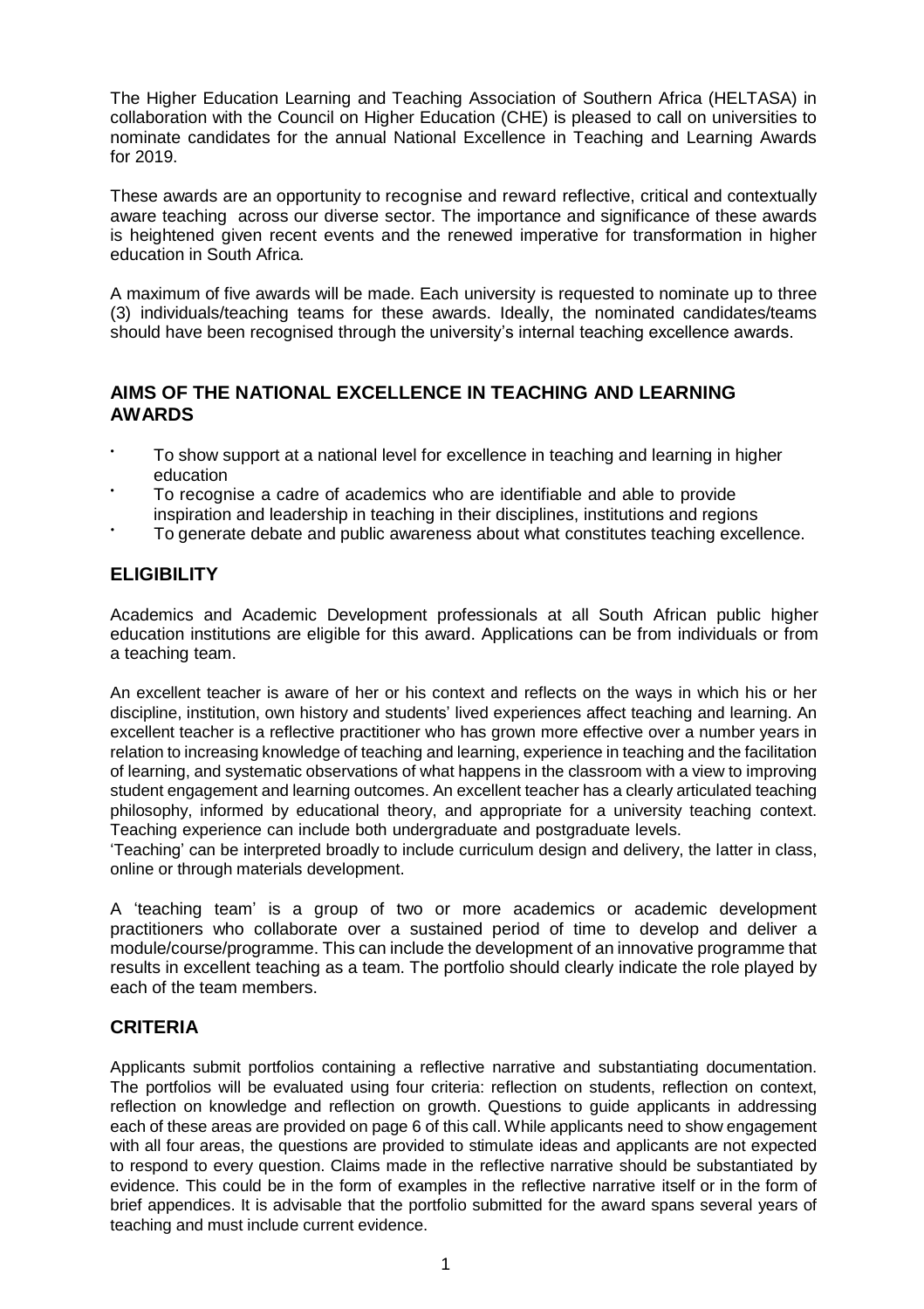Evidence of excellent teaching could include but is not restricted to the following:

- Information about the applicant and the applicant's teaching context (position in the institution, part/ full time, discipline taught, size of classes, teaching context e.g. main/ satellite campus, areas of key challenge) and broad social context;
- Peer feedback;
- Student feedback;
- Student retention rates;
- Student success data;
- Student involvement beyond the classroom;
- Artefacts such as brief extracts from study guides, multimedia, online materials, innovative student assessment, photographs.

The evidence should demonstrate in what ways **the applicant's teaching stands out from that of other good teachers** in terms of promoting student learning and contributing to education for social justice.

Evidence of the lecturer's involvement with teaching and learning that has a broader impact within the university and beyond could include, but is not restricted to, the following:

- Papers presented on the subject of teaching and learning at conferences;
- Articles or other publications on teaching and learning (citations only or abstracts at the most);
- Membership of professional associations to which the applicant is a significant contributor based on evidence of conference attendance, papers presented, review activities, membership of SIGs or of the executive;
- Moderation of exams and dissertations/theses;
- Names of university committees and national or international committees and evidence of the applicant's contribution;
- List of formal and non-formal continuing professional development the applicant has undertaken;
- List of students or staff mentored or supervised;
- List of awards received (where relevant);
- Contributions to addressing social issues.

# **THE APPLICATION PROCESS**

- 1. The Council on Higher Education and HELTASA send out the call to the Executive of the university and the head of the academic development / teaching and learning centre.
- 2. A brochure outlining the aims of the awards and the processes whereby they are awarded is circulated as widely as possible. The Dean/Director of Teaching and Learning (or equivalent) at every university is asked to circulate this brochure electronically to all academics.
- 3. The university identifies possible candidates through processes that are transparent and inclusive. Contact details for a representative of the Executive of the university should be identified on the application cover sheet.
	- a. Institutions may consider nominating winners of the university's own teaching awards.
	- b. A university may nominate a previous recipient of a commendation or an unsuccessful candidate but only after one year has elapsed since the previous application, and provided that the application has undergone some revision.
- 4. Each candidate prepares a portfolio with due attention to the criteria in this call. The candidate might choose to receive critical advice and feedback from their own institutional teaching and learning centre or other peers. It is the responsibility of the applicant to ensure that the application and any attachments are loaded successfully onto the HELTASA website. Applicants are encouraged to make use of resource materials supporting the application process, such as winners' portfolios, which are available on the HELTASA website. <http://heltasa.org.za/awards/2019-call-for-applications/>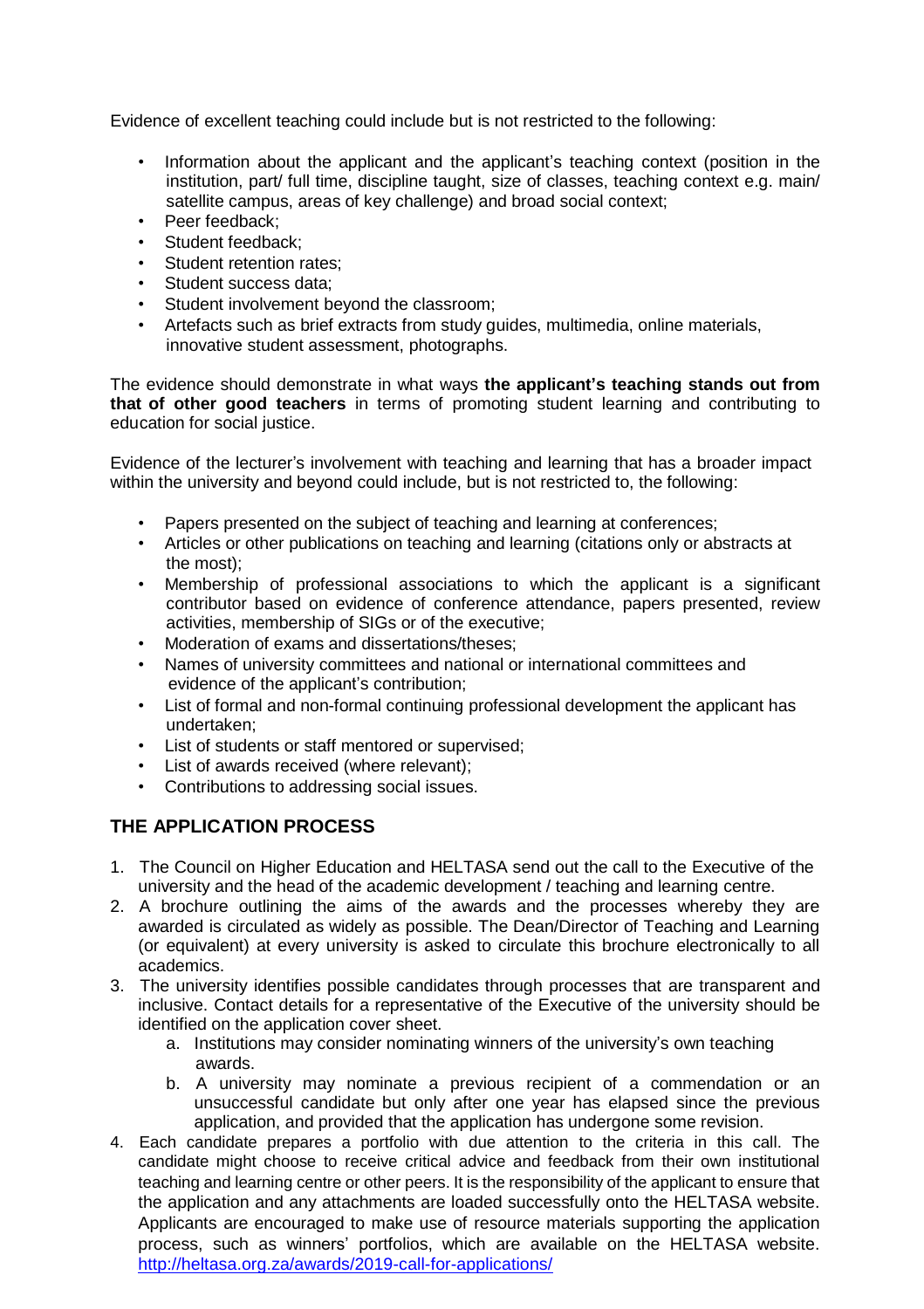**5.** The due date for all applications is: **28 June 2019.** Shortlisted candidates will be informed of the outcome by the end of August. All shortlisted applicants will be required to make a short presentation to the selection committee via Skype in September 2019. Final awards will be announced by 30 September 2019 and will be handed out at the HELTASA annual conference, which will take place from 27 to 29 November 2019 in Grahamstown/Makhanda.

Requests for clarity on the nomination process should be directed to the chair of the awards committee, Langutani Mary Masehela (mary.masehela@univen.ac.za).

# **THE APPLICATION FORMAT**

- 1. All applications must be accompanied by the cover sheet provided below, to be completed by the applicant, and signed by the relevant institutional authority (**1 page**).
- 2. The following personal information must be provided:
	- 2.1. A photograph and brief curriculum vitae (**2 pages**).
	- 2.2. A team application should include the names, photographs and abbreviated curriculum vitae of all participants. The application should clearly indicate the team leader/ contact person and provide their contact details.
- 3. The portfolio comprises two parts:
	- 3.1. A reflective narrative about the teaching and learning of the nominee (what s/he does and why) (**10 to 20 pages long**). The narrative should address the four criteria detailed on page 6 though the content can be structured in any way the applicant prefers and can be in any format. If the portfolio is online, the total reflective narrative part should be no longer than 20 pages if printed out. All claims made in the narrative need to be substantiated with evidence. This can be in the form of examples described within the reflective narrative itself or by reference/hyperlink to appendices.
	- 3.2. The portfolio may include appendices of evidence to substantiate claims made in the reflective narrative. If appendices are included, they should be not more than 10 pages of appendices and/or two 3-minute audio or video recordings. If appendices are included, they should only include excerpts pertinent to particular statements in the reflective narrative. Appendices should be judiciously included and all appendices must be directly referred to/hyperlinked in the narrative and these should be tested for off-campus accessibility and functionality.

**Incomplete applications will NOT be considered. Applications that do not adhere to specified length / page numbers will be returned. All returned portfolios should be resubmitted within two days from the time of receiving communication from the Awards committee.**

#### **HOW TO APPLY ONLINE**

Please upload your portfolio online at this address: [\[](http://heltasa.org.za/awards/2018-call-for-applications/)http://heltasa.org.za/awards/2019-call-for-applications/[\]](http://heltasa.org.za/awards/2018-call-for-applications/)

If you have any technical questions or difficulty with uploading to the website, contact Liz Fletcher [\(liz@pomegranite.co.za\)](mailto:liz@pomegranite.co.za)

#### **CHE-HELTASA TEACHING AND LEARNING AWARDS COMMITTEE FOR 2019**

| <b>Name</b>       | <b>Institution</b>          | l Email address     |
|-------------------|-----------------------------|---------------------|
| Dr Rubby Dhunpath | University of KwaZulu-Natal | Dhunpath@ukzn.ac.za |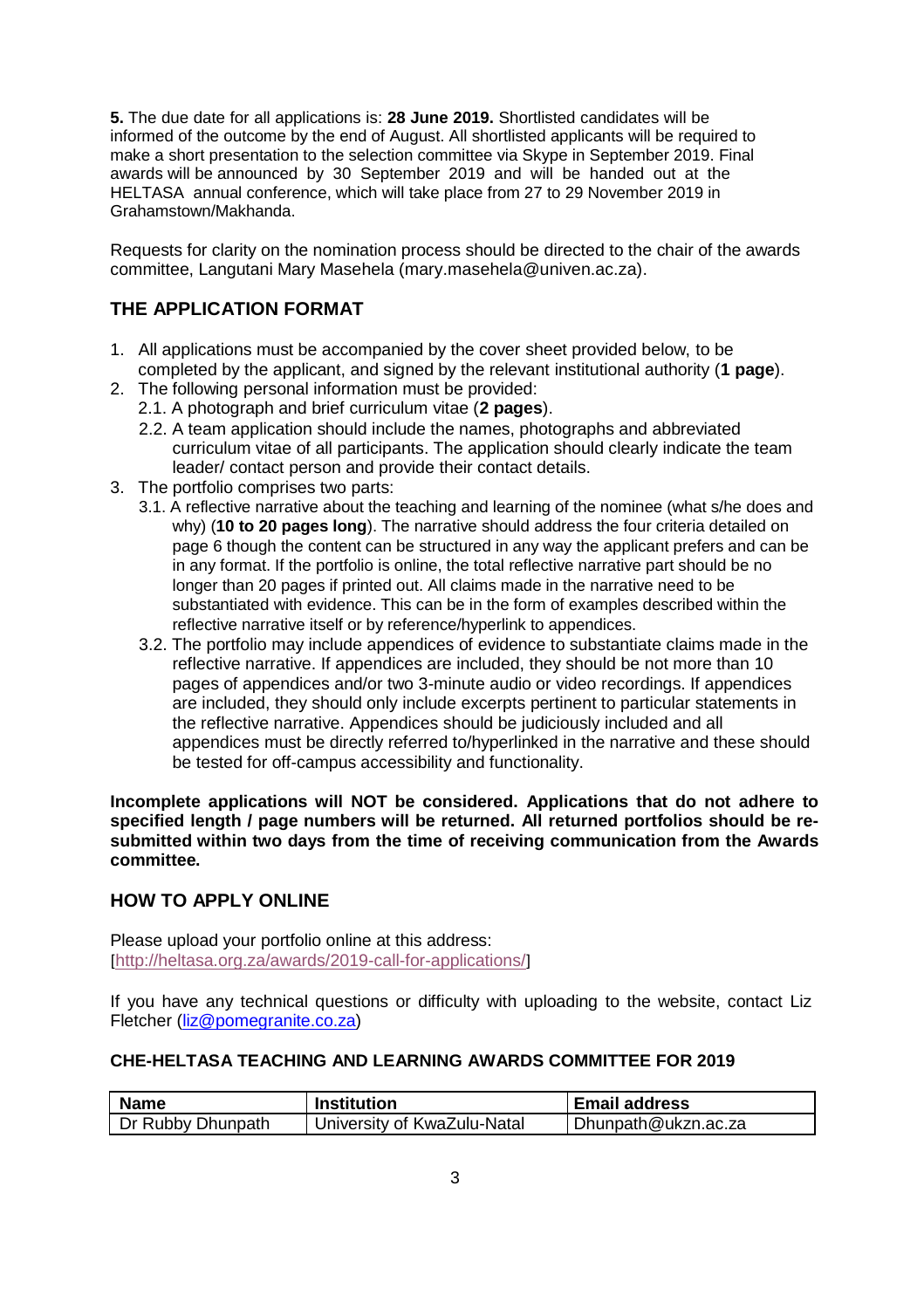| Dr Rejoice Nsibande        | <b>Wits University</b>              | rejoice.nsibande@wits.ac.za   |
|----------------------------|-------------------------------------|-------------------------------|
| Dr Mary Masehela           | <b>HELTASA Representative</b>       | Mary.Masehela@univen.ac.za    |
| Dr Luke Mlilo              | <b>Council on Higher Education</b>  | Mlilo.L@che.ac.za             |
| Dr Kasturi Behari-Leak     | HELTASA Chairperson                 | Kasturi.behari-leak@uct.ac.za |
| <b>Prof Lindsay Clowes</b> | University of Western Cape          | lindsaydowes@gmail.com        |
| Dr Joe Makua               | Mangosuthu University of Technology | Makua@mut.ac.za               |

## **THE AWARD**

Up to five awards may be made, for which winners will receive R30 000 each. In addition, the awards committee may recognise selected applicants with commendations.

The award winners and those receiving commendations will receive their certificates at the 2019 HELTASA conference, which will take place from November in Makhanda. The award winners will be expected to make a short presentation on their work at a panel discussion at the conference. Winners' portfolios are made available on the HELTASA website.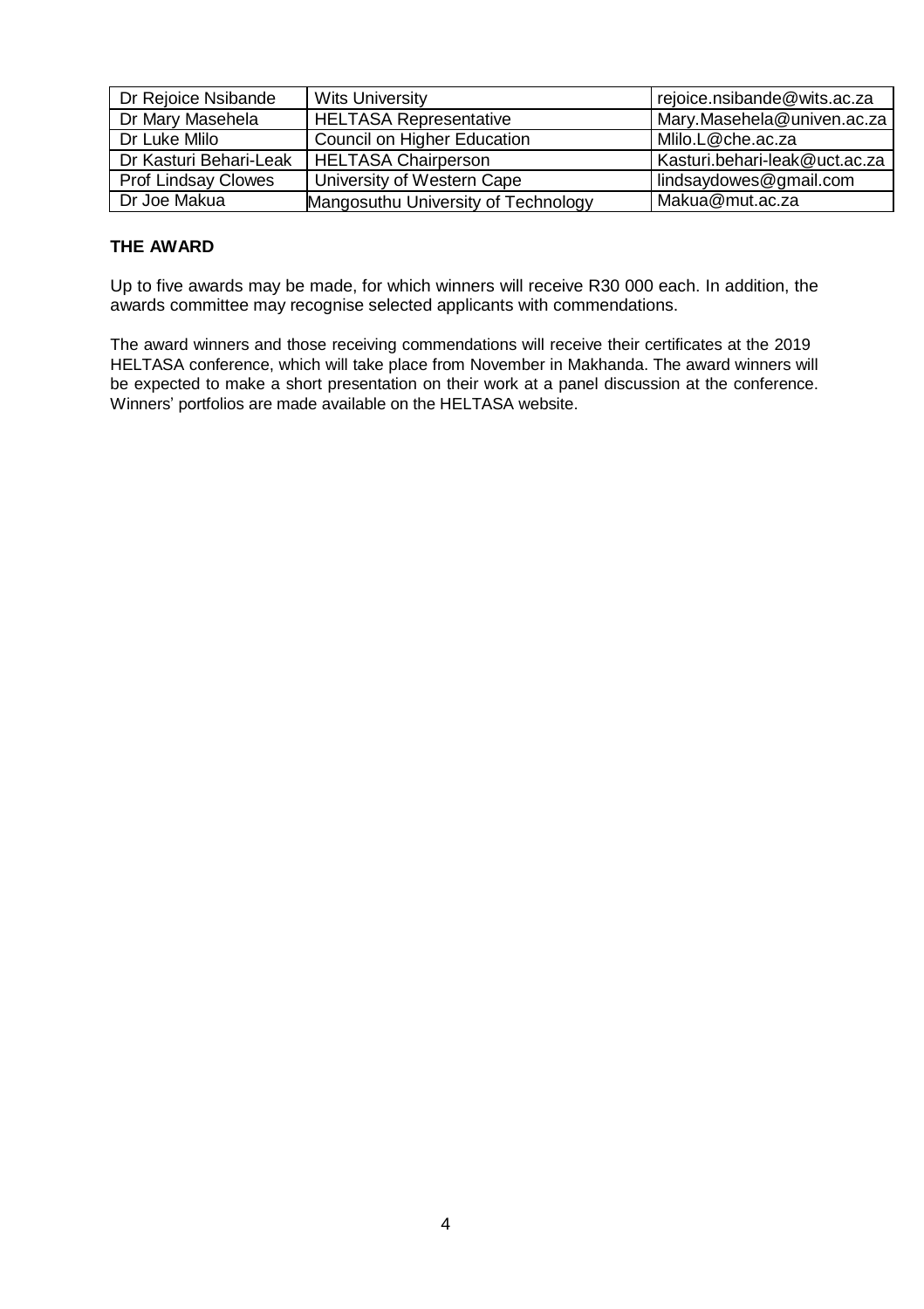



# **National Excellence in Teaching and Learning Awards 2019 Cover Sheet**

This cover sheet should accompany the application.

#### **Applicant Information**

Name: Department/Centre: University: Postal address: Email: Telephone number:

Signature:

Date:

#### **Nominator's Information (Representative of University Executive)**

Name: Position: Email address:

Signature:

Date: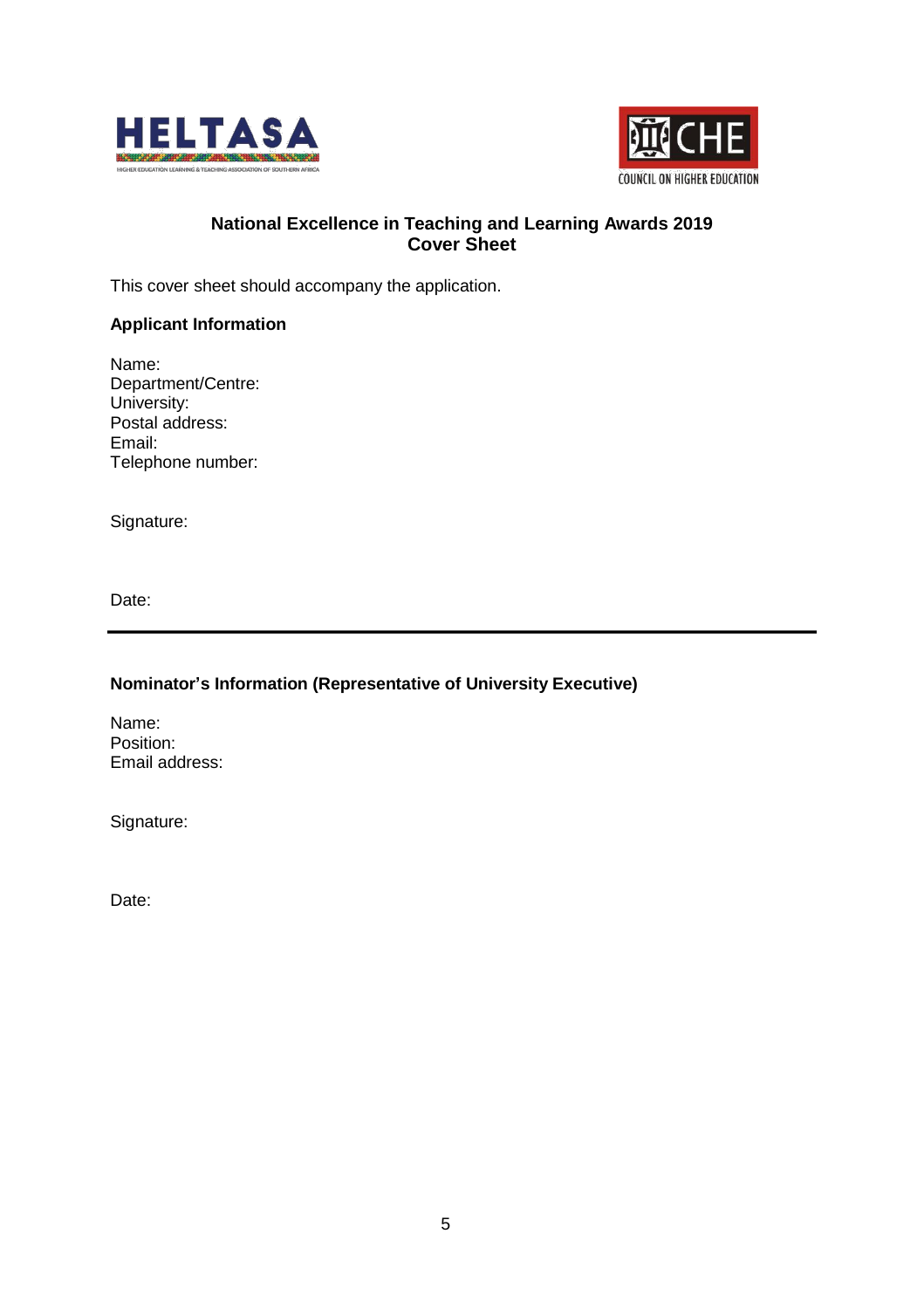In your portfolio, you are expected to describe how you teach (critical reflection on practice) and why you do it in the way that you do (philosophy of teaching). Your portfolio should show some deliberation on the four overlapping areas:

- Reflection on context
- Reflection on students
- Reflection on knowledge
- Reflection on growth

| $\mathbf{1}$ .                                                                                                                                                                                                                                                                                                                                                                                                                                                                                                                                                                                                                                                                                                                                                                                                                                            | <b>Reflection on Students</b><br>Who are your students? How does your teaching ensure that all students feel included and are engaged actively in their own learning? How do you get<br>to know what your students bring with them to your classroom? How do you teach in ways that encourage students to participate in knowledge production<br>processes? How do you address problems of student underpreparedness in your curriculum? How does your curriculum structure provide sufficient<br>support for students? How do you develop your students' capacities and prepare them to be the critical citizens of the future? How does your curriculum<br>and teaching strategies enrich students with exceptional abilities?                                                            |
|-----------------------------------------------------------------------------------------------------------------------------------------------------------------------------------------------------------------------------------------------------------------------------------------------------------------------------------------------------------------------------------------------------------------------------------------------------------------------------------------------------------------------------------------------------------------------------------------------------------------------------------------------------------------------------------------------------------------------------------------------------------------------------------------------------------------------------------------------------------|---------------------------------------------------------------------------------------------------------------------------------------------------------------------------------------------------------------------------------------------------------------------------------------------------------------------------------------------------------------------------------------------------------------------------------------------------------------------------------------------------------------------------------------------------------------------------------------------------------------------------------------------------------------------------------------------------------------------------------------------------------------------------------------------|
| Reflection on Context<br>Where does your teaching take place? What are the macro, meso and micro issues that you take into account in your teaching? How do your<br>curriculum decisions and teaching approaches reflect the geographical, historical and social context of your classroom? In what ways does your<br>context enable or constrain how you teach and assess? How do you integrate pertinent local and topical issues into your curriculum? What are the<br>institutional, student body, professional, national and international contextual issues that affect your teaching and learning context? How does your<br>curriculum address concerns affecting the planet? What changes have you made to the curriculum to ensure it addresses your context? How does<br>your teaching promote a consciousness/awareness of the global context? |                                                                                                                                                                                                                                                                                                                                                                                                                                                                                                                                                                                                                                                                                                                                                                                             |
|                                                                                                                                                                                                                                                                                                                                                                                                                                                                                                                                                                                                                                                                                                                                                                                                                                                           | <b>Reflection on Knowledge</b><br>What is your discipline / profession and what are its key features? What aspects of the course or programme do your students battle with and how<br>have you addressed this through your teaching approach? How do your teaching and assessment approaches ensure that the practices of the<br>discipline and/or profession become accessible to all? In what ways does your teaching allow students to have access to the discipline? What do you<br>do to make sure your students can contribute to knowledge production and not just to knowledge consumption? How do you ensure that you maintain<br>disciplinary depth? How does being an active scholar affect your teaching? How does your contributions to your discipline improve your teaching? |
| 4.                                                                                                                                                                                                                                                                                                                                                                                                                                                                                                                                                                                                                                                                                                                                                                                                                                                        | <b>Reflection on Growth</b><br>What innovative approaches enhance your teaching? How has technology been used to improve the student experience and enable better understanding<br>of core concepts? How do you use alternative teaching and learning techniques to improve student engagement? How do you critically evaluate your<br>own teaching? How do you actively solicit peer evaluation and critique to enhance your teaching? How do you think you have developed as an excellent<br>teacher over time? How have you contributed to curriculum development? How does your approach to assessment enhance learning? How has your                                                                                                                                                   |

scholarship contributed to institutional development (and beyond)?